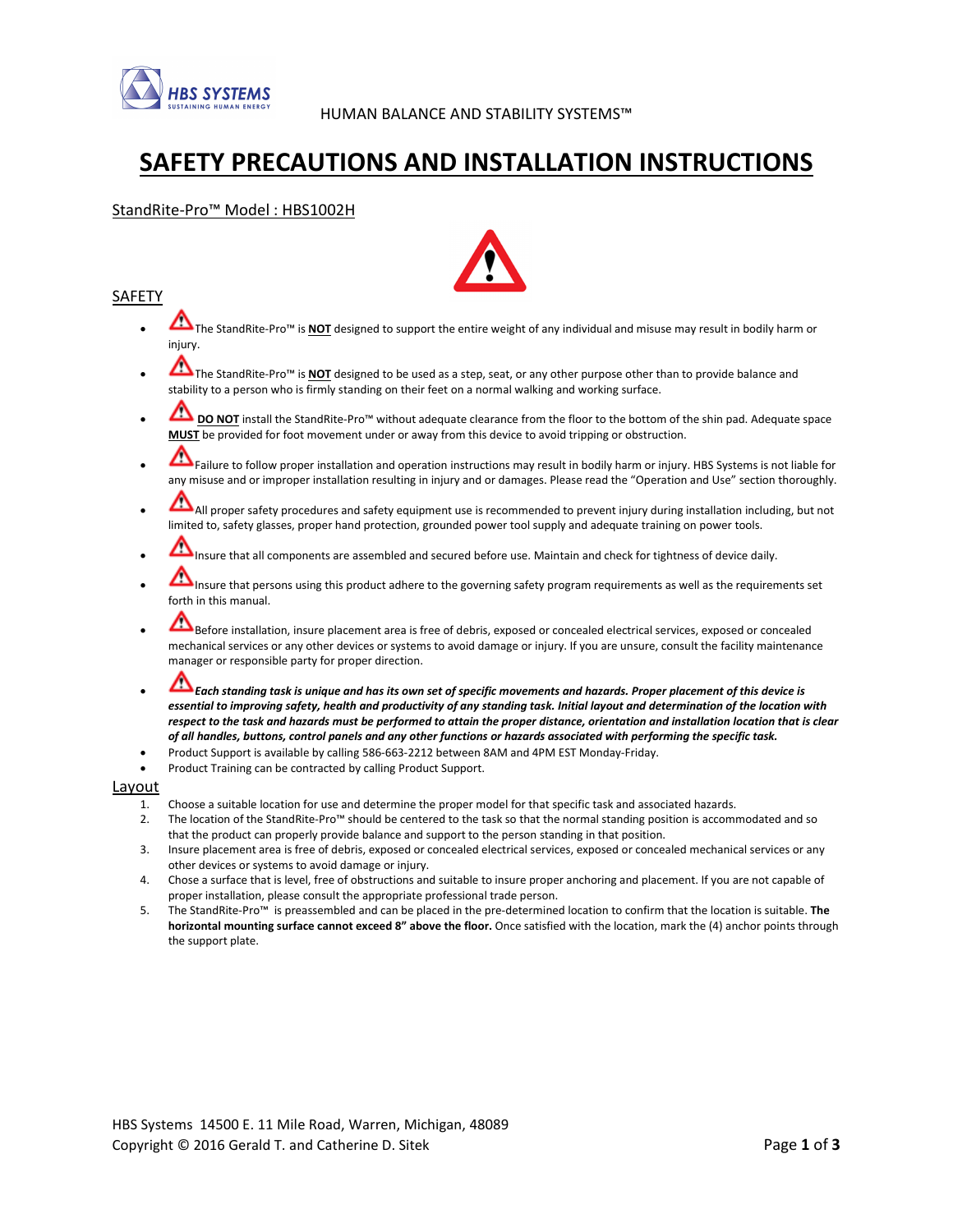

 $\overline{a}$ 

# HUMAN BALANCE AND STABILITY SYSTEMS™

#### HBS 1002 (Horizontal Mount)



# Installation

- Place the assembled unit on the predetermined location on the shelf. Pay close attention to the location of the "A" Ball Handle Detent Pin as to insure it has clearance just over the edge of the shelf. Following completion of layout, remove "F" Support. Using a 15/32" drill, drill (4) through holes at the proposed location. Insert (4) "E" Wood Anchors and screw firmly with a 3/8" Allen wrench. Gently place "F" Support over the (4) "E" Wood Anchors. Use (4) "D" 3/8" x 1" Hex Head Bolts and (4) "DD" 3/8" Flat Washers to attach the support to the anchors.
- 2. **Insert the completed shin pad assembly and check to insure there is approximately 8" below the bottom of the shin pad and** the floor for proper clearance at the feet.
- 3. Using the horizontal adjustment "A" Ball Handle Detent Pin, adjust the length of "G" Horizontal Support Pad Base to insure there is adequate clearance away from the task and control devices but close enough to manage those devices under normal operations of the task.
- 4. The "G" Horizontal Support Pad Base is preset to the recommended 73 degree from vertical position for optimum results.
- 5. Insure the (1) "A" Ball Handle Detent Pin is in place, tighten the (1) "B" Star Knob.
- 6. The StandRite-Pro™ is now ready for use.

#### Operation and Use

- The StandRite-Pro™ is developed to provide increased balance and stability while standing thereby reducing internal body sway. To target body sway, the approximate 73 degree angle of the pad allows the user to bend their knees to make contact between the shins and the pad to improve the center of gravity thus reducing strain to the muscles used to maintain a standing position. Initially, users may find that leaning against the pad is unusual at first. Through continued use the user will begin to feel the benefit of the balance and stability in their feet, ankles, legs, back and even their neck as the related muscles strengthen to the new stance. Eventually, the user may not lean into the pad but rather make contact by touching their shins to the pad. Users simply gain a more acute sense of awareness and stability through improved posture and improved balance.
- $\Box$  Use extreme caution as users begin using this support. Initial safety discussions should be undertaken to insure the user becomes aware of the newly placed device in the workspace. Although the support is placed in a space not normally used for foot travel, the addition of this support pad to the workspace should be discussed, learned and understood before operating any equipment or performing any hazardous tasks. As this support is the first of its kind, it is critical to learn its placement and adapt to it in the workspace before performing tasks. As the user becomes familiar with the new support, awareness between the mind and legs is realized and the user learns the location.
- DO NOT attempt to use the StandRite-Pro™ for an entire shift in the first weeks of use. Like any wellness product especially those meant to strengthen, a brief period of intermittent use will be required as the body adapts the changes in stance. It is recommended that initial use begin with 10% use, and increase usage over a period of weeks. The StandRite-Pro™ is designed to develop a dynamic stance at which time the user would use intermittently during the task. Periodic movement is encouraged for best results.
- Never approach the support from the sides or back. Always approach the support from directly in front to avoid loss of balance by bumping the legs into the edges.
- Do NOT over extend the support horizontally into the walking area of the workspace space or vertically to contact the knees.
- The StandRite-Pro™ is NOT designed to be used for any other purpose such as seating, kneeling, stepping or supporting the entire weight of an individual. This product is a balance and stability aid for standing exclusively or intermittently and is meant to provide a contact point for the shins to control body sway.

HBS Systems 14500 E. 11 Mile Road, Warren, Michigan, 48089 Copyright © 2016 Gerald T. and Catherine D. Sitek **Page 2 of 3** and Catherine D. Sitek Page 2 of 3